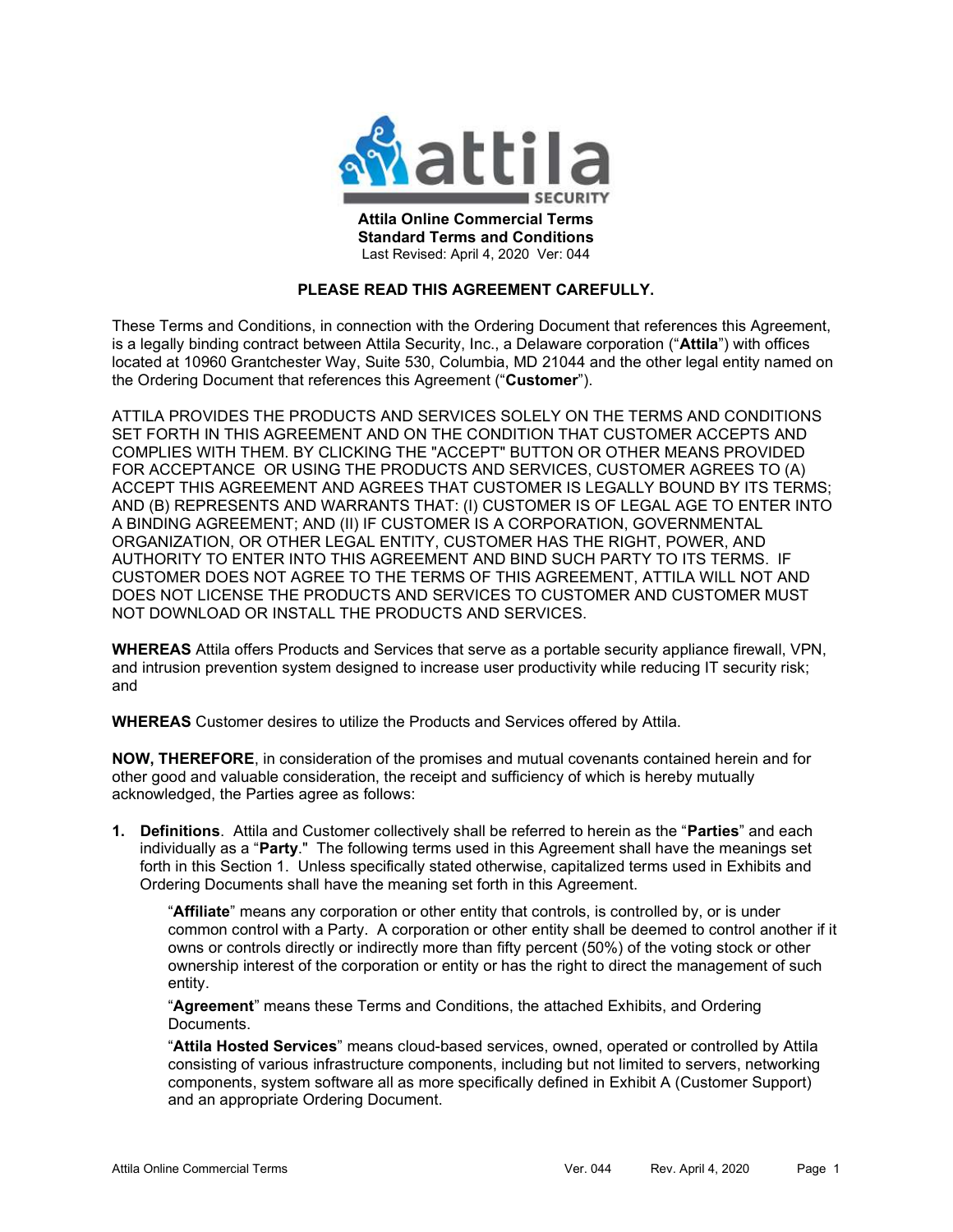"Documentation" means all End User documentation made available by Attila to Customer and any succeeding changes thereto. The Documentation shall be considered a component of the Product or Service it is documenting.

"End User" means an authorized employee or other individual person who is designated by Customer as being licensed to use the Products and Services.

"Exhibits" mean the documents attached hereto and incorporated by this reference. In the event of any inconsistency, the documents shall take precedence in the following order: Cover Page, Terms and Conditions, Ordering Documents, all other Exhibits. Exhibits include, without limitation, the following:

#### Exhibit A: Customer Support

"Hosted Services" means Attila Hosted Services.

"Marks" means the trade names, trade dress, trademarks, service marks, commercial symbols, domain names, brands, designs, logos and/or any other marks used to denote the owner or licensors as the source of the products and services.

"Ordering Documents" means any document that places an order for Products and Services under the Terms of this Agreement. An Ordering Document may be styled as Statements of Work and/or Orders, executed quotes, task order, purchase order, or other type of authorizing agreement.

"Products" mean the hardware devices described in more detail in the Ordering Documents.

"Server Software" means proprietary Attila software that resides on servers to enable Attila Hosted Services.

"Services" means the Attila Hosted Services; and other services provided by Attila as documented in Ordering Documents.

"Software" means software embedded within Products and Server Software.

"Specifications" means, as appropriate (i) the specifications for the Products as set forth in any applicable Ordering Documents; (ii) the specifications for the Attila Hosted Services as set forth in Exhibit A (Customer Support) and any applicable Ordering Documents; .

"Statement of Work" or "SOW" means a statement of work document mutually agreed to and executed by the Parties. Statements of Work define the applicable elements of an engagement which may include Hosted Services and/or other deliverables to be provided under the terms of this Agreement including the Specifications, schedules, pricing, and other deliverable-specific requirements.

"Subscription Fee" means the recurring Price for use of the Hosted Services and/or Server Software for a defined duration set forth in Ordering Documents.

2. Term and Renewal. This Agreement shall commence as of the date set forth on the Ordering Document to start use of the Products and Services, or if no such start date is specified on the Ordering Document, then the Agreement shall commence on the date of the Ordering Document. The initial term shall be for the initial period set forth on the Ordering Document unless no such period is specified in which case the initial period shall be for one year (the "Initial Term"). Unless terminated in accordance with the termination provisions of this Agreement, the Agreement shall automatically renew for successive one (1) year terms unless either Party provides advance written notice of its intention not to renew this Agreement at least sixty (60) days prior to the end of the Initial Term or any subsequent Term. The Initial Term and any and all renewal terms shall collectively be referred to as the "Term".

### 3. Appointments

- 3.1 **Attila's Appointment as Service Provider.** Customer hereby appoints Attila, and Attila hereby accepts appointment, as Customer's agent solely for purposes of providing the Attila Hosted Services set forth in Ordering Documents.
- **3.2** Not for Resale. Unless the Parties otherwise agree in writing, Customer's purchase of the Products and Services indicated in Ordering Documents shall be for Customer's own internal use and not for resale to third parties. This appointment is limited to Customer only and may not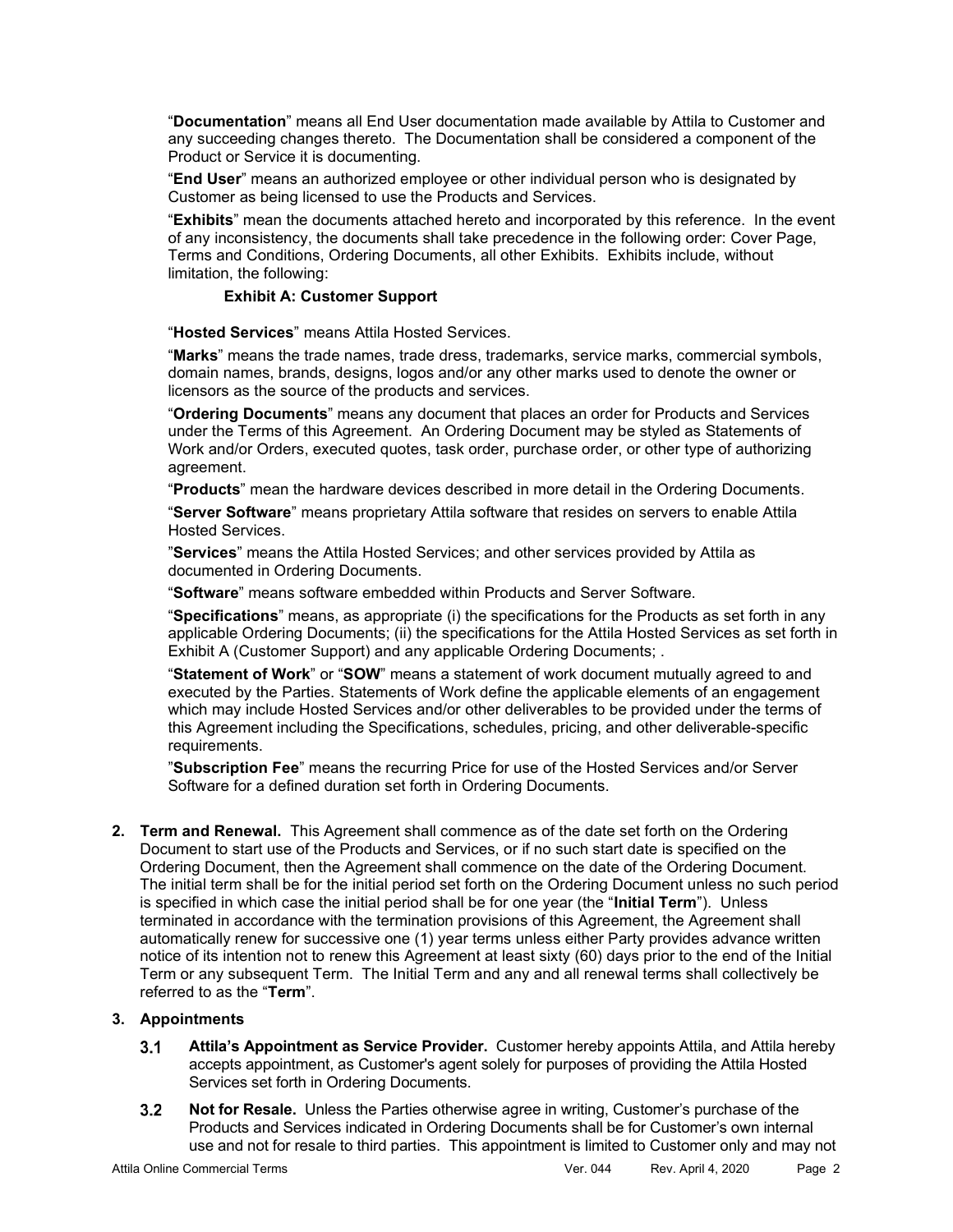be assigned or transferred by Customer or otherwise extended to any other party except as set for in Section 20.4 (Assignment) of the Agreement.

- 4. Licenses. Subject to the terms and conditions of this Agreement including any payment obligations, Attila grants to Customer, and Customer accepts, strictly during the Term of this Agreement the following licenses (collectively, the "Licenses"):
	- 4.1 Attila Hosting License Grant. If Customer has contracted with Attila in an Ordering Document to license access to Attila Hosted Services (an "Attila Hosted License"), then Attila grants Customer, in consideration for the Customer's payment obligations, a limited, nontransferable, and nonexclusive Attila Hosted License during the term set forth in the Ordering Document and in accordance with the Specifications consistent with the provisions of this Agreement and in Ordering Documents. No license is granted under any Attila Hosted License to access, copy, or use the software that supports the Attila Hosted Services, except in connection with the Attila Hosted Services.
	- 4.2 Server Software License Grant. If Customer has contracted with Attila in an Ordering Document to license to operate and use the Server Software on computers or servers owned or controlled by Customer (an "Server Software License"), then Attila grants Customer, in consideration for the Customer's payment obligations, a limited, nontransferable, and nonexclusive Server Software License during the term set forth in the Ordering Document and in accordance with the Specifications consistent with the provisions of this Agreement and in Ordering Documents. No license is granted under this Server Software License to access, copy, or use the source code to any Server Software.
	- 4.3 Limitations on Use. No license is given to Customer to the source code to the Software. Without the express written authorization from Attila, Customer shall not (nor through any third party): (i) use, copy, duplicate or reproduce all or any portion of the Products or Services (including the Documentation)for any purpose other than as specified in this Agreement and Ordering Documents; (ii) decompile, disassemble, re-program, analyze, reverse engineer any of the Software (in whole or in part) or otherwise attempt to reconstruct, identify or discover any underlying ideas, underlying user interface techniques or algorithms, or source code, or disclose any of the foregoing (except to the extent such restriction is prohibited by law); (iii) except as expressly authorized herein, sell, rent, lease, license, sublicense or in any way redistribute any or all of the Product or Services; (iv) except as expressly authorized herein, use the Products or Services to create a service bureau, timesharing arrangement, or application service provider; (v) modify, adapt, translate, prepare derivative works of all or any portion of the Products or Services or attempt to do so;) remove, obscure or alter Attila's or its licensors' product identification, copyright notices, Marks or other proprietary rights notices affixed to or contained within the Products or Services or Documentation; (vi) permit the Products or Services or Documentation to be used, examined, reviewed or inspected by others, other than by Customer's employees, auditors or governmental agencies as required by law; (vii) disclose the results of any benchmark or evaluation of the Products or Services to any third party (whether or not obtained with Attila's assistance) without Attila's prior express written consent; (viii) use the Products or Services, Documentation or any information contained therein or otherwise provided by Attila or its licensors for the purposes of developing, or having developed, any products or services competitive with the Products or Services;) incorporate, link, or distribute the Software with any code or software licensed under the GNU General Public License ("GPL"), Lesser General Public License ("LGPL"), Mozilla, or any other open source license, in any manner that could cause or could be interpreted or asserted to cause the Software (or any modifications thereto) to become subject to the terms of the GPL, LGPL, Mozilla or such other open source license. Customer shall not authorize, or acquiesce in, any other person engaging in any of the foregoing activities, or attempting to do so.
	- 4.4 End User License Agreement and Privacy Policy. Customer's use of the Products or Services by End Users is subject to the terms and conditions of the End User license accompanying the Products or Services, including the applicable end user license agreement set forth under the General tab at https://attilasec.zendesk.com (the "EULA") and the Attila privacy policy set forth at https://attilasec.com/privacy-policy (the "Privacy Policy").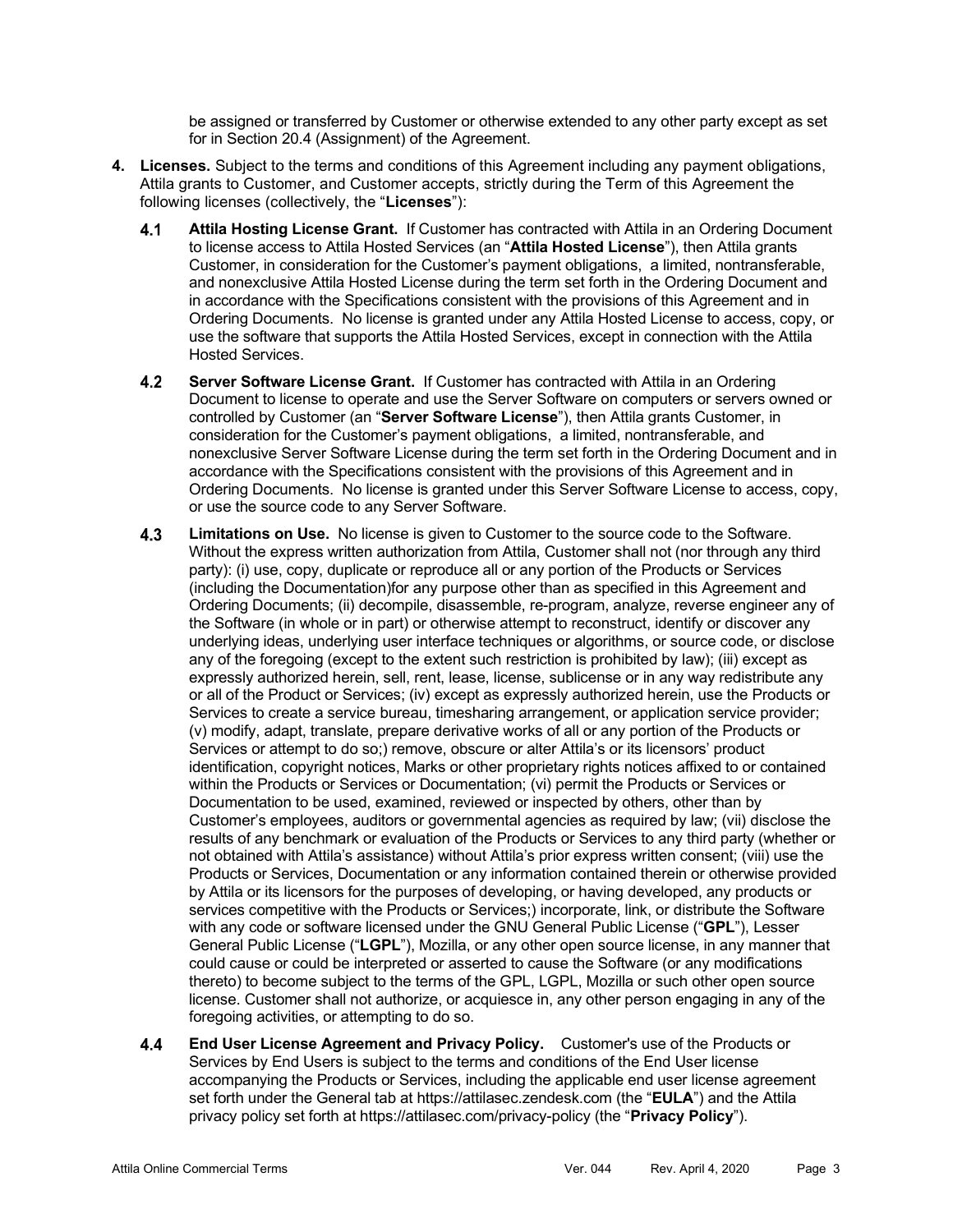- 4.5 No License to Affiliates. Unless specified otherwise in an Ordering Document, any and all Licenses are granted to Customer and not, by implication or otherwise, to any Affiliate of Customer.
- 4.6 Reserved Rights. Attila reserves all rights not expressly granted under this Agreement.

## 5. Hosted Services.

- 5.1 Scope and Performance of Attila Hosted Services. Attila will implement the Attila Hosted Services in accordance with the Specifications. Attila will provide the Attila Hosted Services in accordance with the service levels set forth in Exhibit A (Customer Support). Attila will not be responsible for implementation delays or service degradations that are not within its control including, without limitation, implementation delays or service degradations caused by Customer, End Users, or third-party service providers or any interconnecting communications carrier. Title to any communications equipment and computer hardware installed by Attila in connection with the performance of the Attila Hosted Services will remain with Attila.
- 6. Customer Support Obligations of the Parties. Attila shall be responsible for Support Services as defined in Exhibit A (Customer Support) and in Ordering Documents.

## 7. Customer Obligations

- 7.1 Access and Passwords. After the Attila Hosted Services are ready for use by Customer, Attila shall issue (a) a link to Customer that will enable Customer to access the Attila Hosted Services; and (b) a password to access the Attila Hosted Services. Customer and its End Users are responsible for accessing the Attila Hosted Services in accordance with the terms of this Agreement and maintaining the confidentiality of all passwords at all times and for ensuring that issued passwords are used only by the authorized End User(s). Customer is entirely responsible for all activities that occur under Customer's account and all charges incurred in connection with use of the Attila Hosted Services using Customer's passwords. Customer shall immediately notify Attila of any unauthorized use of Customer's account, including, without limitation, each password of an End User accessing the Attila Hosted Services by means of Customer's account, or any other breach of this Agreement or any security breach known to Customer. Attila shall have no liability for any loss or damage arising from Customer's failure to comply with these requirements.
- 7.2 Cooperation and Assistance. Customer shall provide Attila with access to technical personnel and information in connection with performance of the Services and will furnish all information and assistance required to be provided by Customer under the Ordering Document. Customer will promptly notify Attila in sufficient detail of any defect, deficiency or error known to or discovered in the Services by Customer in sufficient detail to enable Attila to duplicate the condition.
- 7.3 Export of Services. All Products and Services, deliverables, documents, technical data, and any other materials delivered under this Agreement are subject to U.S. export control laws and may be subject to export or import regulations in other countries. Customer agrees to comply strictly with these laws and regulations and acknowledges that it has the responsibility to obtain any licenses to export, re-export, or import as may be required by law. Any delays attributable to Attila's ability to secure appropriate export licenses or other required export documentation shall not be considered a breach of this Agreement.

### 8. Changes to Products and Services; End-Of-Life

- 8.1 End-Of-Life Notice. During the Term, Attila shall make commercially reasonable efforts to provide the Customer with ninety (90) days prior written notice of any termination of support for specific Products and Services ("End-Of-Life"). Such notice shall be posted on Attila's website and shall contain the details of the last order by dates.
- 8.2 Product Changes. Attila in its sole discretion may alter the design of the Products or Services provided that the alteration: (i) does not result in any material deviation from the Specifications for such Product or Services; or (ii) is required to avoid infringement of any third party intellectual property; or (iii) such alteration is required to conform with laws or applicable governmental regulations.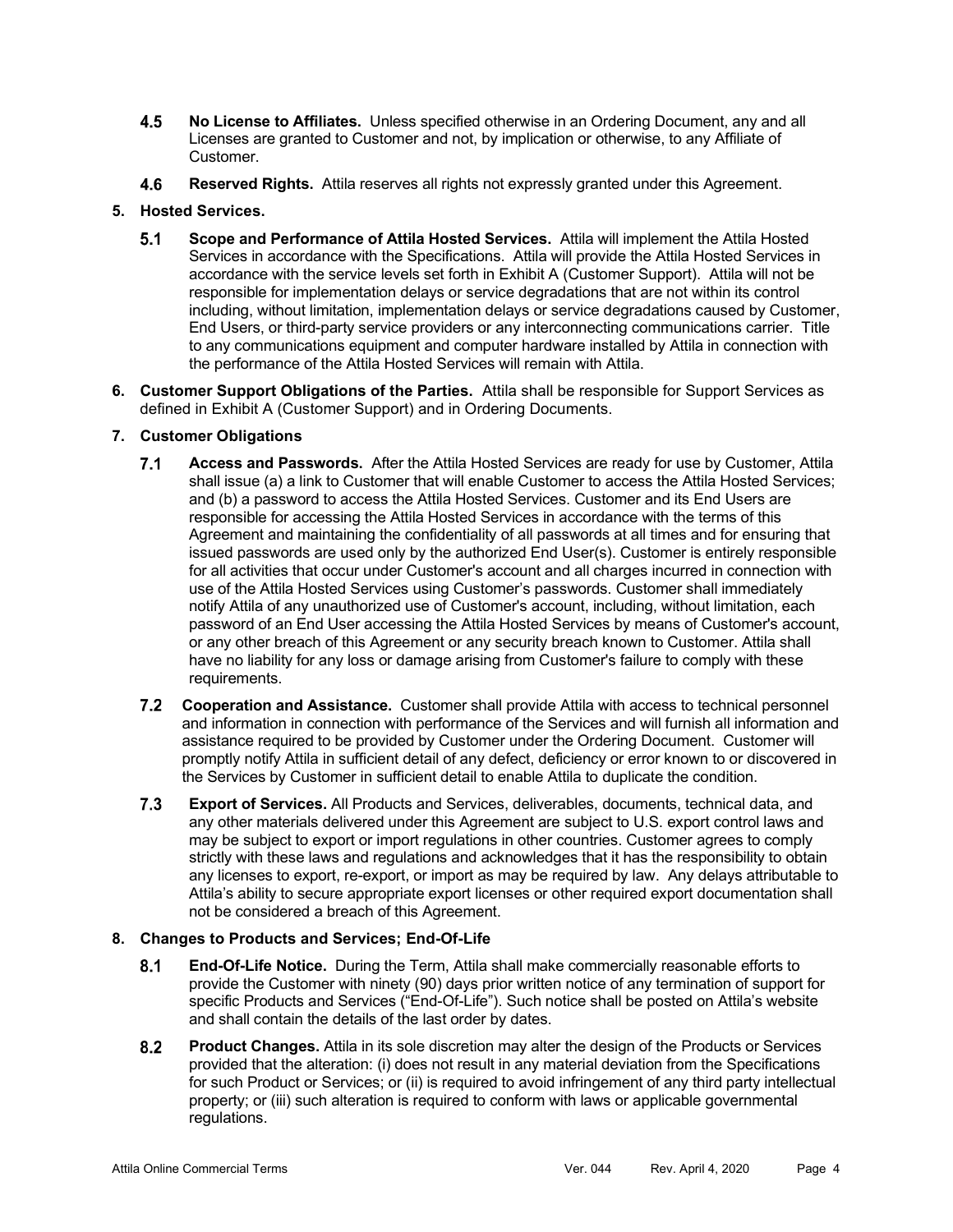- 9. Prices
	- 9.1 Prices. In consideration for Customer's internal use of the Products and access to the Services. Customer shall pay the prices ("Prices") for such Products and Services in the price lists set forth in Ordering Documents (the "Price List") during the period of performance specified in the Ordering Document.
	- 9.2 Taxes. Taxes are not included in Prices. Customer shall pay or reimburse Attila for taxes and any other expenses incurred for any licenses required for clearance at the ports of entry and destination. In addition, Customer shall pay all applicable sales, customs, duty, use, property, withholding, value-added, excise and any other taxes or duties imposed under the authority of any foreign, federal, state or local taxing jurisdiction, except any tax assessed upon Attila's net income. Customer shall not reduce any fees or charges owed to Attila as a result of any such taxes or duties.

## 10. Process for Orders

- 10.1 Placing Orders. Customer shall place orders for Products and Services ("Orders") purchased or licensed from Attila on Attila's then-current Orders form which shall specifically include a reference to this Agreement. By placing Orders, Customer makes an offer to purchase or license the Products and Services listed in Orders pursuant to the terms and conditions of this Agreement. Such Orders may include the quantity of Products and Services purchases or licensed, the requested delivery date, the unit price for each of the Products and Services consistent with the Price Lists, the billing address, and the delivery location but no other terms or conditions including but not limited to references to Customer's standard purchasing terms and conditions on purchase orders unless otherwise agreed to in writing by Attila. In the event Customer's Orders (or other communications of any kind including purchase orders) contain any additions or variations made to the terms and conditions of this Agreement, they are void and have no effect and this Agreement governs. Attila's failure to object to provisions contained in any communication from Customer shall not be deemed a waiver of the provisions herein. An inadvertent omission of a reference to this Agreement in Orders shall not affect the application of this Agreement to Orders.
- 10.2 Attila Acceptance of Orders. Orders shall not be binding on Attila until accepted or acknowledged ("Acknowledgement") in writing by Attila. Acknowledgment of Customer's Orders is expressly conditioned upon Customer's acceptance of these Terms and Conditions. Attila shall use commercially reasonable efforts to fill all Orders, but shall not be obligated to provide Acknowledgement of any Orders, particularly Orders which contain delivery dates, special requirements or other fulfillment terms that Attila, through reasonable commercial efforts, is unable to meet. In any of the foregoing events, Attila and Customer shall work cooperatively to determine the most appropriate delivery schedule. In addition, Attila shall not be obligated to provide Acknowledgement of any Orders should Customer fail to comply with the material terms of this Agreement, including meeting payment terms of previous Orders or due to the general financial condition of Customer, as interpreted by Attila's credit department.

### 11. Invoicing, Payment and Billing

- 11.1 Calculation and Timing of Charges. Unless specified otherwise in an Ordering Document, the timing for the calculation of charges to be billed by Attila to Customer are as follows (the "Charges")
	- 11.1.1 Products Billing. Attila shall calculate the Charges for the Products upon shipment of the Products from Attila's site based on the Prices.
	- 11.1.2 Hosted Services Billing. Attila shall calculate the Charges for usage of the Hosted Services based on the time periods set forth in the Ordering Documents. If the Ordering Document indicates that the End-Customer shall be billed on an annual basis, then the Charges for the first year of Hosted Services shall be calculated upon Acknowledgement of the Orders and on the anniversary of such date thereafter for multi-year Orders. If the Ordering Document indicates that the End-Customer shall be billed on a monthly basis, then Attila shall calculate the Charges for usage of the Hosted Services on a monthly basis, in advance of service. Attila shall Charge Customer consistent with the Subscription Fees set forth in the Price List.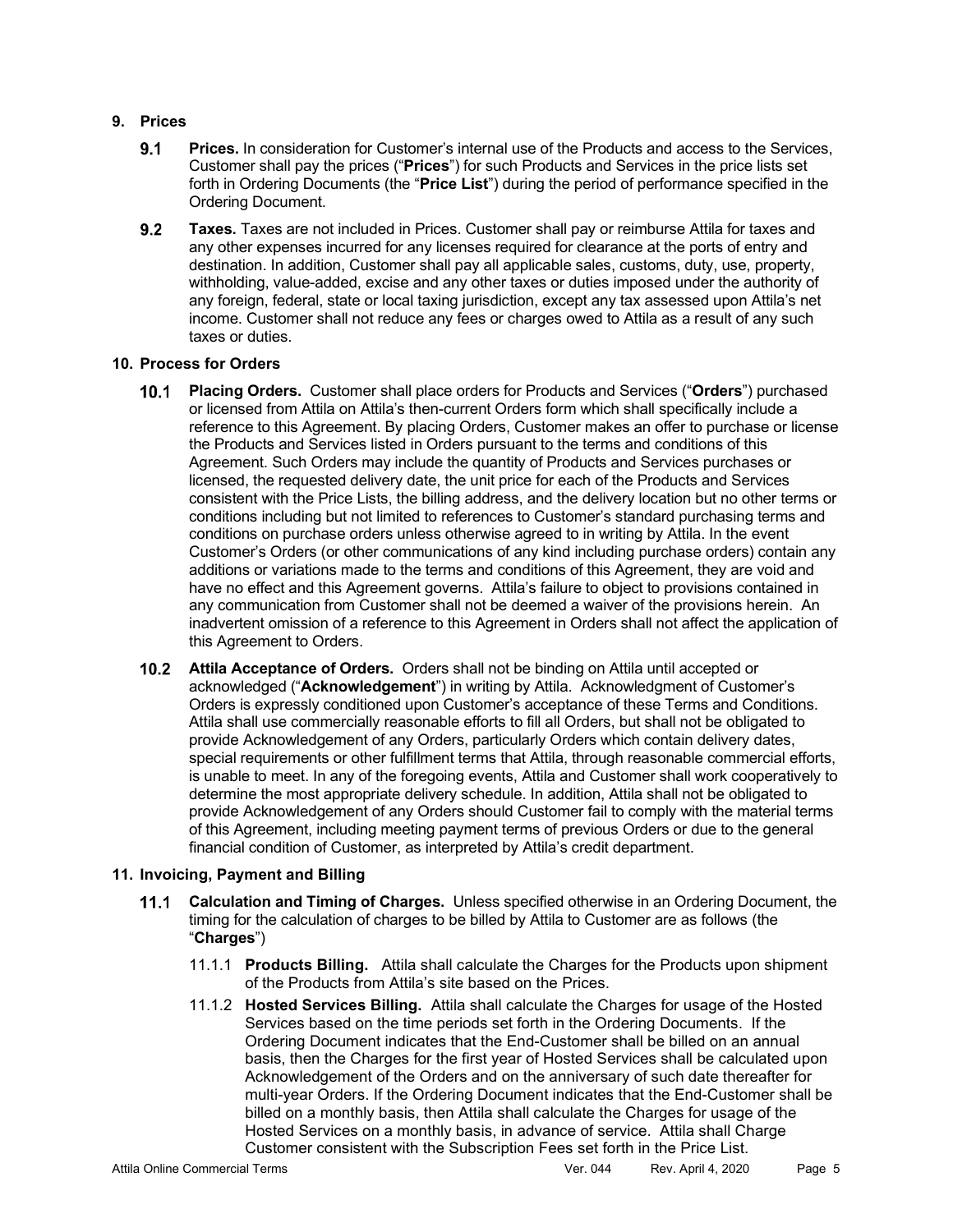- 11.2 Payment Terms and Method. The method of payment shall be from one of the following methods as specified in Ordering Documents:
	- 11.2.1 Payment By ACH. If Customer has selected ACH as a payment method, then Customer hereby authorizes Attila to automatically debit (charge) Customer's checking account electronically via ACH on the date the Charges are calculated (the "Due Date") unless specified otherwise in Ordering Documents. "ACH" means the automated clearing house, which is the nationwide network of banking institutions that process electronic payments automatically between bank accounts. Attila shall submit to Customer on the Due Date a list of a detailed items included in the Charges.
	- 11.2.2 Invoices. All Charges shall be invoiced on the date the Charges are calculated. All payments reflected on invoices are due net thirty (30) days the date of Customer's receipt of the invoice (the "Due Date"). Attila may provide invoices electronically via PayPal or email to Customer.
- 11.3 Late Payment Terms. Any payment not made by Customer by the Due Date will be subject to interest from the Due Date through the date paid, at a rate of one and one half (1 $\frac{1}{2}\%$ ) percent per month, or the maximum rate allowable at law, if less. No discounts for early payment are authorized.
- 11.4 Currency. Unless specified otherwise in Ordering Documents, all Prices and all payments made to Attila shall be in United States dollars.
- 11.5 Disputed Invoices. If Customer disputes any part of any invoice or ACH charge, Customer must provide Attila with written notice of the dispute containing a detailed description of the request for each specific item disputed by the Due Date if invoiced or within thirty (30) days of the date of the ACH charge ("Disputed Item"). If Customer fails to provide Attila with such written notice of the dispute within such timeframe, then Attila shall not be obligated to investigate or revise the invoice.
- 11.6 Failure to Pay. Failure to pay any fees or other charges or amounts (including Taxes) due, less Disputed Items, to Attila on or before the Due Date and after written notification by Attila shall be a breach of this Agreement ("Failure to Pay"). Notwithstanding anything else contained in this Agreement, in the event that a Failure to Pay is not cured within fifteen (15) days, Attila may suspend access to the Services and/or terminate this Agreement for default. Any suspension may be continued until the Failure to Pay has been cured. Attila shall be entitled to recover reasonable attorney's fees and costs incurred by Attila in collecting all unpaid amounts hereunder following a Failure to Pay.
- 11.7 No Setoffs or Accord and Satisfaction. Customer is solely responsible for the payment of all Prices, fees, charges and other amounts as set forth in this Agreement. Customer shall not set off or withhold any amount from Attila, except for Disputed Items. Customer shall not place any condition or restrictive legend, such as "Paid in Full", on any check or instrument used to make a payment. The Parties agree that the negotiation of any such check or instrument so inscribed shall not constitute an accord and satisfaction or novation, and Customer waives its right to assert any such defense.

# 12. Intellectual Property Rights

12.1 Attila Intellectual Property Rights. Customer acknowledges and agrees that the intellectual property rights underlying the Products, Software, and Services (collectively, "Attila IP") are owned by, and shall remain the sole property of Attila and its licensors, that the Attila IP contains, embodies and is based upon worldwide patented or patentable inventions, trade secrets, copyrights and other intellectual property rights (collectively, "Intellectual Property Rights") owned or licensed by Attila and its licensors, and that Attila and its licensors shall continue to be the sole owner of all Intellectual Property Rights in and to the Attila IP worldwide including, without limitation, any derivative works. This Agreement does not convey to Customer title or ownership of the Intellectual Property Rights underlying the Attila IP, but only a right of limited use in accordance with this Agreement. Customer acknowledges that the Attila IP provided by Attila pursuant to this Agreement is entitled to protection under applicable copyright and other intellectual property laws and constitute valuable assets, trade secrets and proprietary rights of Attila or its licensors.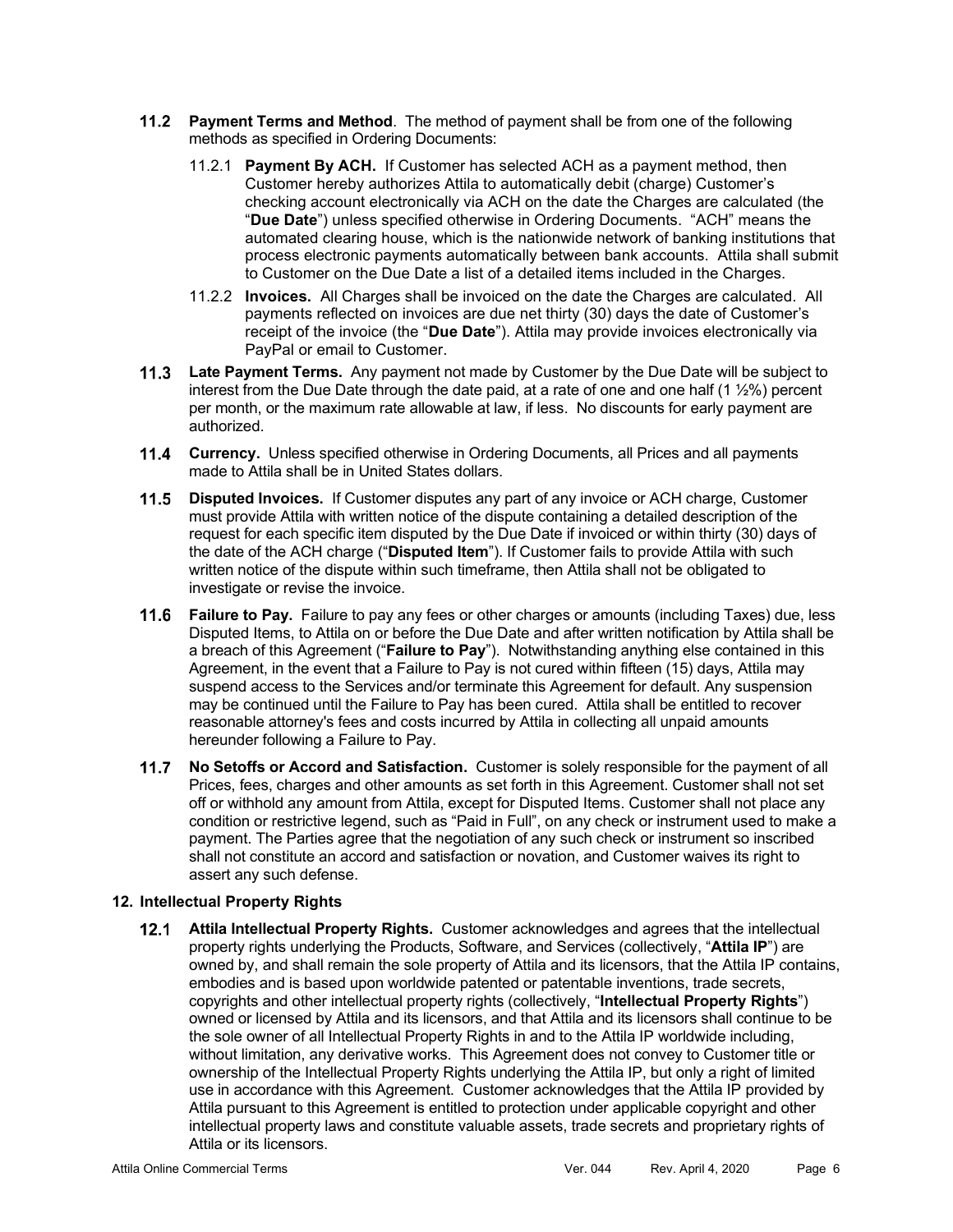- 12.2 Customer Intellectual Property Rights. Attila acknowledges and agrees that the intellectual property rights underlying any intellectual property provided by Customer to Attila ("Customer IP") are owned by, and shall remain the sole property of Customer and its licensors, that the Customer IP contains, embodies and is based upon worldwide patented or patentable inventions, trade secrets, copyrights and other intellectual property rights (collectively, "Intellectual Property Rights") owned or licensed by Customer and its licensors, and that Customer and its licensors shall continue to be the sole owner of all Intellectual Property Rights in and to the Customer IP worldwide including, without limitation, any derivative works. This Agreement does not convey to Attila title or ownership of the Intellectual Property Rights underlying the Customer IP, but only a right of limited use and distribution in accordance with this Agreement. Attila acknowledges that the Customer IP provided by Customer pursuant to this Agreement is entitled to protection under applicable copyright and other intellectual property laws and constitute valuable assets, trade secrets and proprietary rights of Customer or its licensors.
- 12.3 Suggestions. Many of Attila's changes to user interfaces, features, functionality, and other aspects of the Products and Services come as a result of suggestions made by customers and partners, whether in the form of suggestions, enhancement requests, recommendations, or other feedback, with regard to the Products and Services (all of the foregoing, collectively, "Suggestions"). All customers benefit from Attila incorporating Suggestions in future releases of the Products and Services. Customer grants to Attila an irrevocable, worldwide, royalty-free, perpetual license to use as Attila deems appropriate any Suggestions that Customer, or any person or entity under the direction or control of Customer, provides to Attila, to incorporate such Suggestions in any form into the Products and Services (or any other products or services), and to exercise any other rights with respect to such Suggestions. Attila shall be entitled to use any Suggestions without restriction and without obligation to Customer or any third party.

## 13. Confidentiality.

- $13.1$ "Confidential Information" means all such information, material and data received by one Party (the "Receiving Party") from the other Party (the "Disclosing Party") or its clients, whether disclosed in writing or verbally, (i) that is labeled or designated in writing as confidential or proprietary, (ii) which Receiving Party is advised is proprietary or confidential or (iii) which, in view of the nature of such information or the circumstances of its disclosure, Receiving Party knows or reasonably should know is confidential or proprietary. Confidential Information includes the terms and conditions of this Agreement. Confidential Information shall not include information which (a) is or becomes publicly available through no act or omission of the Receiving Party; (b) is rightfully received from a third party without an obligation of confidence; (c) is independently developed by the Receiving Party without reference to Confidential Information; or (d) is required to be disclosed in accordance with a judicial or governmental order or decree, provided that the Receiving Party provides prompt notice of the order or decree to the Disclosing Party and reasonably cooperates with the Disclosing Party to limit the disclosure and use of the Confidential Information.
- 13.2 Use of Confidential Information. The Receiving Party will hold any Confidential Information in strict confidence for a period of three (3) years from termination of this Agreement, except that the obligation of the Receiving Party to maintain the confidentiality of trade secrets and personally identifiable data shall survive indefinitely. The Receiving Party will use such Confidential Information only in accordance with the terms of this Agreement. The Receiving Party shall limit the use of, and access to, the Confidential Information to its employees or agents whose use of or access to the Confidential Information is necessary to carry out the intent of this Agreement. The Receiving Party shall, by appropriate means, prevent the unauthorized disclosure, publication, display or use of any Confidential Information. Without limiting the generality of the foregoing, the Receiving Party shall require all employees, agents or contractors who shall have access to the Confidential Information to execute, prior to such access, a non-disclosure agreement providing for at least the same protection of the Confidential Information as is provided for by this section.
- Attila Online Commercial Terms Ver. 044 Rev. April 4, 2020 Page 7 13.3 Destruction or Return of Confidential Information. Upon expiration or termination of this Agreement for any reason, the Receiving Party shall promptly return to the Disclosing Party, or, if requested, destroy all copies of the Disclosing Party's Confidential Information in its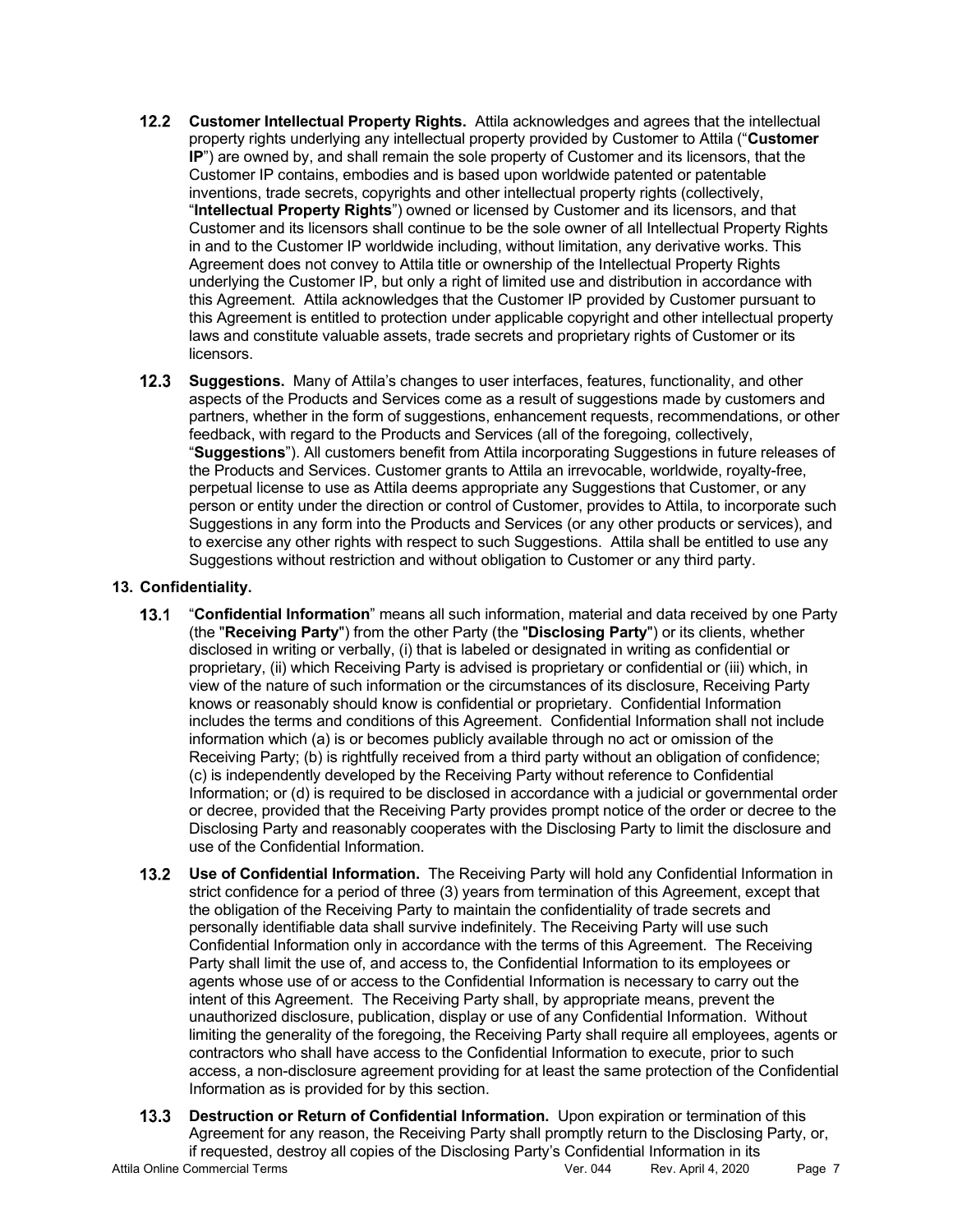possession. All copies, notes or other derivative material relating to the Confidential Information shall be promptly retrieved or destroyed, as agreed, and no such material shall be retained or used by the Receiving Party in any form or for any reason.

### 14. Security

- 14.1 Attila Systems and Security Obligations. Attila will employ security measures in accordance with applicable law and industry practice.
- 14.2 Data Breach Procedures. Attila maintains a data breach plan in accordance with applicable law and industry practice.
- 14.3 Customer Control and Responsibility. Customer has and will retain sole responsibility for: (a) Customer's information technology infrastructure, including computers, software, databases, electronic systems (including database management systems) and networks, whether operated directly by Customer or through the use of third-party services ("Customer Systems"); (b) the security and use of Customer's access credentials to the Attila Hosted Services; and (c) all access to and use of the Attila Hosted Services directly or indirectly by or through the Customer Systems including all results obtained from, and all conclusions, decisions and actions based on, such access or use.

### 15. Warranties

- 15.1 Mutual Warranties. Each Party represents and warrants that it has the full corporate or organizational power to enter into and perform this Agreement, and that the execution and performance hereof has been duly authorized by all necessary corporate or other organizational action.
- 15.2 Attila Hosted Services Warranty. Attila warrants during the period of performance for Attila Hosted Services set forth in any applicable Ordering Documents that the Attila Hosted Services will be provided in accordance with (a) Exhibit A (Customer Support); and (b) the Specifications for Attila Hosted Services. Customer's sole remedy for any claims under this Section 15.2 shall be to correct such failures at no charge to Customer.
- 15.3 Server Software Warranty. Attila warrants during the period of performance for Server Software set forth in any applicable Ordering Documents that the Server Software will perform in accordance with the Specifications. Customer's sole remedy for any claims under this Section 15.3 shall be to correct such failures at no charge to Customer.

### 15.4 Products Warranty.

- 15.4.1 Product Warranty Period. Attila warrants that, during the warranty period for the Products as set forth in the applicable Ordering Documents (or if no such period is set forth in the applicable Ordering Document, then for a period of one (1) year from the date the Products are shipped to Customer (the "Product Warranty Period"), the Products will operate in material accordance with the Specifications for Products . Customer's sole remedy for any claims under this Section 15.4 shall be to repair or replace the Products at no charge to Customer.
- 15.4.2 RMA Process. Prior to returning any Products to Attila for repairs or replacement, Customer must obtain a Return Merchandise Authorization number ("RMA#") from Attila by calling or emailing Attila's Customer Care group using the contact information set forth in Exhibit A (Customer Support). In addition to providing an RMA#, Attila shall provide the ship-to address for the returned Products. Products shipped to Attila without an RMA# will be returned to Customer at Customer's expense. Customer agrees to pay all shipping and freight charges, FOB Attila offices, for all Products sent to Attila. After repairing or replacing the Products, Attila shall pay all shipping and freight charges, FOB Attila offices, to return the Products back to Customer unless (i) Customer has sent Products to Attila that is out of warranty; or (ii) the Products sent to Attila are in working condition and not in need of repair or replacement; or (iii) the Products were sent to Attila without an RMA# issued by Attila. Under the preceding conditions, Customer agrees to pay or reimburse Attila for all shipping and freight charges. Customer acknowledges that it is solely responsible for backing-up and safeguarding any data stored on the Products at all times including before shipment to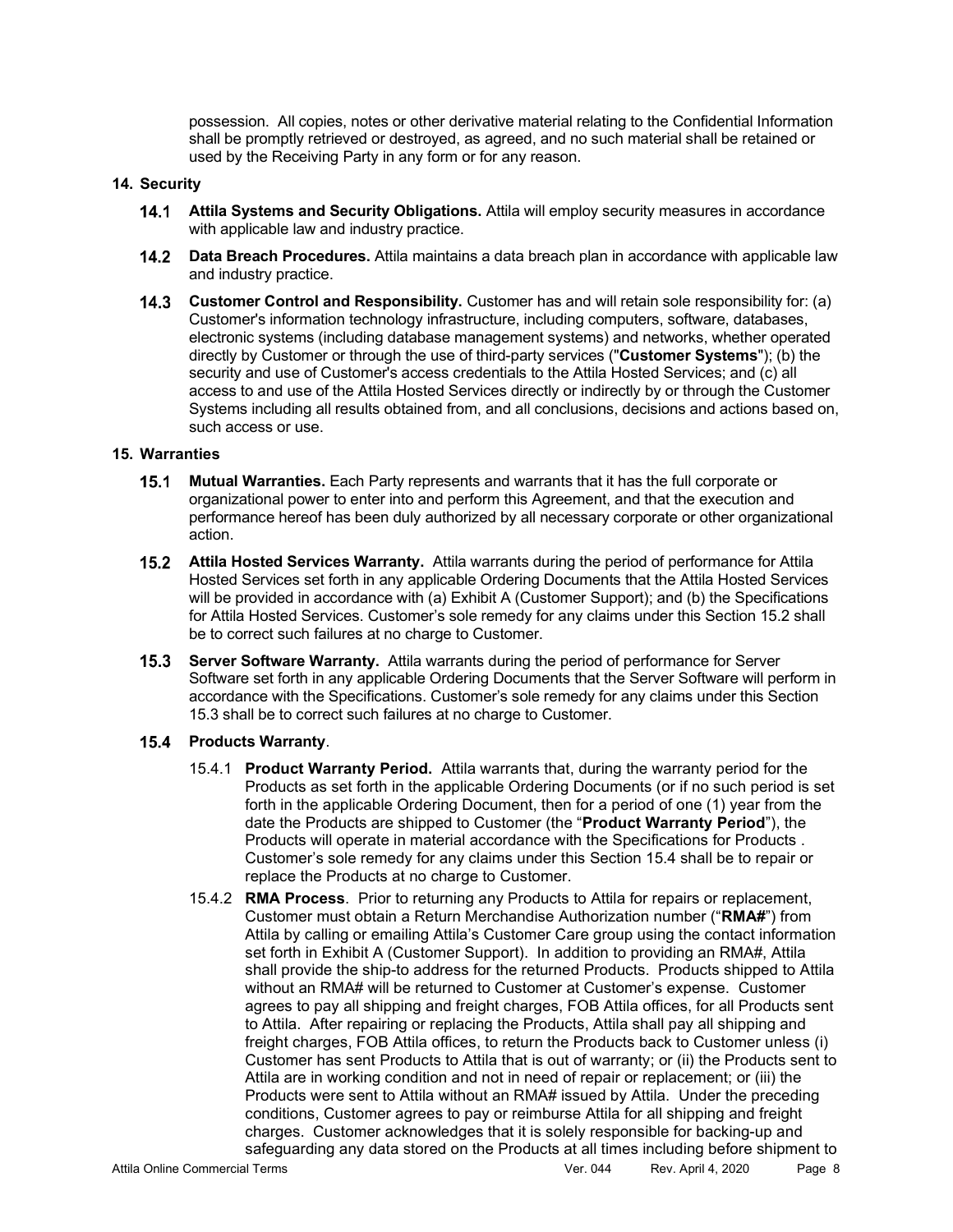Attila. If Customer ships any Products to Attila or its designee, Attila is only responsible for any loss or damage that occurs (a) while at the site of Attila or its designee and (b) where the loss or damage is caused by the negligence or willful misconduct of Attila or its designee. In that case, Customer's only remedy and Attila' sole liability to Customer shall be to repair or replace the lost or damaged Products.

15.5 WARRANTY DISCLAIMER. THE FOREGOING WARRANTIES ARE IN LIEU OF, AND THE PARTIES EXPRESSLY DISCLAIM, ALL OTHER WARRANTIES, EXPRESS OR IMPLIED, INCLUDING, BUT NOT LIMITED TO, THE IMPLIED WARRANTIES OF MERCHANTABILITY, AND FITNESS FOR A PARTICULAR PURPOSE AND ANY IMPLIED WARRANTIES ARISING FROM STATUTE, COURSE OF DEALING, COURSE OF PERFORMANCE OR USAGE OF TRADE. ATTILA SPECIFICALLY DISCLAIMS ANY WARRANTY THAT THE OPERATION OF THE PRODUCTS OR SERVICES WILL BE UNINTERRUPTED OR ERROR FREE.

### 16. Indemnification.

- 16.1 Indemnification by Customer. Customer (the "Indemnifying Party") shall defend, indemnify and hold harmless Attila, and each of its officers, directors, owners, employees, agents or licensors (each, an "Indemnified Party" and, collectively, the "Indemnified Parties"), from and against all third party actions, suits, losses, liabilities, claims, expenses, damages, and costs of every kind and description including reasonable legal fees (collectively, "Losses") arising out of or in connection with (i) any use of the Products or Services that is outside of the intended use of the Products or Services as set in the Specifications; (ii) claims that Customer IP infringes any trademark, patent, copyright or misappropriates any trade secret enforceable in the United States (an "IP Claim"); (iii) any resale or distribution of the Products or Services that is not authorized under this Agreement; .
- 16.2 Indemnification by Attila. Attila (the "Indemnifying Party") shall defend, indemnify and hold harmless Customer and its officers and directors, owners, employees or agents (each, an "Indemnified Party" and, collectively, the "Indemnified Parties") from and against all third party actions, suits, losses, liabilities, claims, expenses, damages, and costs of every kind and description including reasonable legal fees (collectively, "Losses") arising out of or in connection with any specific third-party claim, suit, or allegation that the Products or Services provided by Attila under this Agreement specifically causes an infringement of a patent, trademark, copyright or other proprietary right of such third party that is enforceable in the United States (collectively the "IP Claim"). Attila shall not be liable for: (i) any costs or expenses incurred by Customer without Attila's prior written authorization; (ii) designs, instructions, data, materials, or any other intellectual property provided by Customer; (iii) infringement caused from unauthorized modifications to the Services; (iv) Customer's combination of the Products or Services with other products or services and the infringement would have been avoided but for such combination; (v) Attila's implementation of a Customer originated design or modification where infringement is due to such specified design or modification; or (vi) Customer's use of the Products or Services other than in accordance with the Specifications.
- 16.3 Indemnity Procedure. The Indemnified Party shall provide the Indemnifying Party with (i) prompt written notice of any claims under this Section 16 for which it seeks indemnification hereunder; (ii) full information and assistance in settling and/or defending the claims; and (iii) full authority and control of the defense and/or settlement of any such claims.
- 16.4 IP Claim Infringement Remedy. In the event of an IP Claim, the Indemnifying Party shall, at Indemnifying Party's option and at no expense to the Indemnified Party: (a) by license or other release from claim of infringement, obtain for the Indemnified Party any rights to that it has under this Agreement to the product or service in question; (b) substitute an equivalent non-infringing product or service reasonably acceptable to the Indemnified Party, which meets the Specifications, and extend this indemnity thereto; or (c) modify the product or service to make it non-infringing but continue to meet the Specifications therefore, and extend this indemnity thereto.
- 16.5 Exclusive Remedy for Indemnification. The remedies set forth in this Section 16 (Indemnification) shall be the exclusive remedies of the Parties with reference to any claims for indemnification and IP Claims.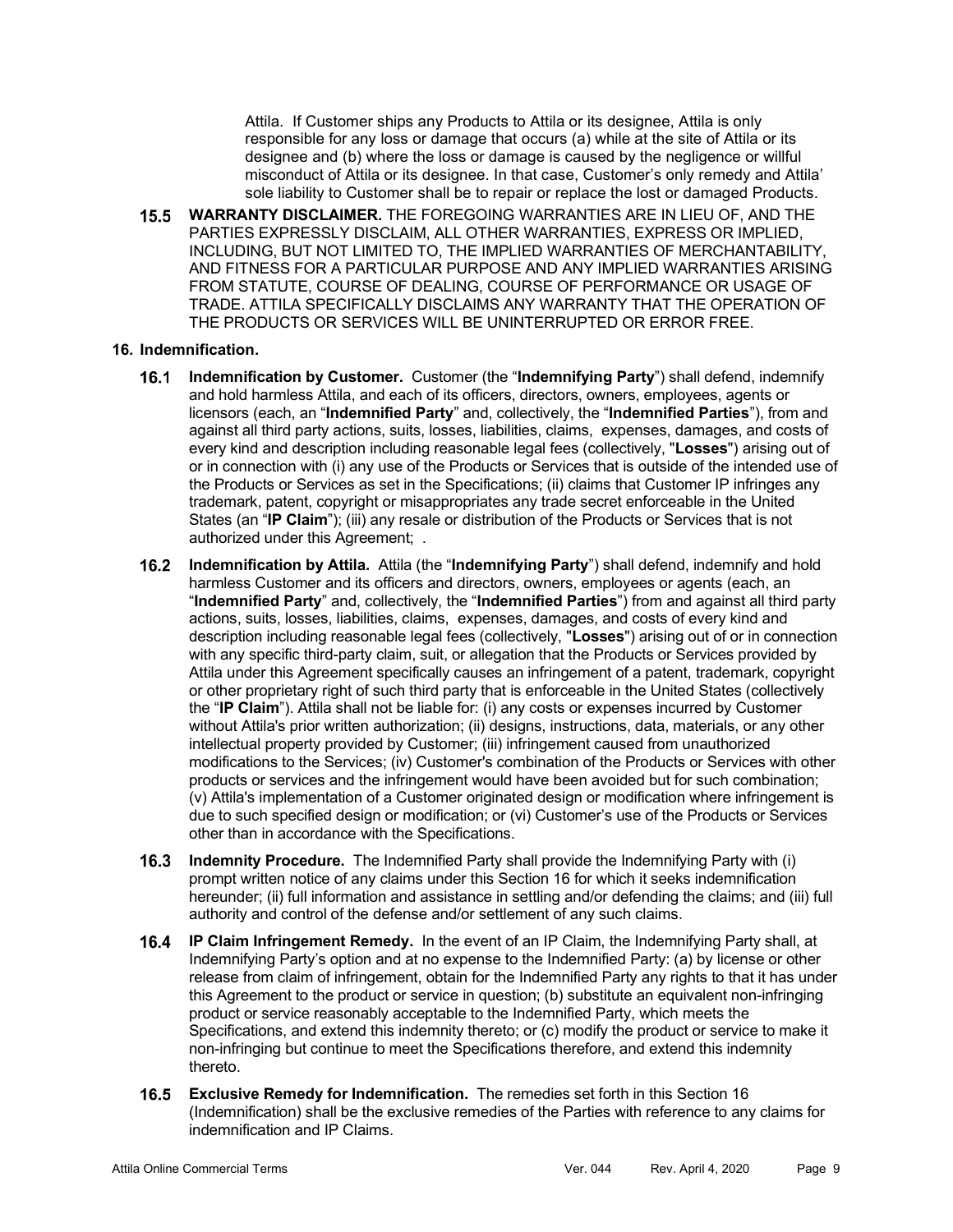## 17. Limitation of Liability.

- 17.1 LIMITATION ON INDIRECT DAMAGES. NEITHER OF THE PARTIES NOR THEIR LICENSORS SHALL BE LIABLE TO THE OTHER PARTY FOR INDIRECT, PUNITIVE, CONSEQUENTIAL, ECONOMIC, SPECIAL, INCIDENTAL OR EXEMPLARY DAMAGES (INCLUDING WITHOUT LIMITATION LOST PROFITS, LOSS OF BUSINESS REVENUE OR EARNINGS, LOST DATA, DAMAGES CAUSED BY DELAYS, OR A FAILURE TO REALIZE EXPECTED SAVINGS) DIRECTLY OR INDIRECTLY ARISING OUT OF OR IN CONNECTION WITH THE TRANSACTIONS CONTEMPLATED BY THIS AGREEMENT, WHETHER OR NOT SUCH DAMAGES COULD REASONABLY BE FORESEEN OR THEIR LIKELIHOOD HAS BEEN DISCLOSED TO EITHER PARTY OR THEIR LICENSORS.
- 17.2 LIMITATION ON DIRECT DAMAGES. BOTH PARTIES SHALL BE LIABLE TO THE OTHER PARTY FOR DIRECT DAMAGES ONLY, IN AN AMOUNT NOT TO EXCEED, IN THE AGGREGATE FOR ALL CLAIMS, THE TOTAL AMOUNT OF REVENUE GENERATED UNDER THE APPLICABLE ORDERING DOCUMENT FROM WHICH THE CLAIM AROSE IN THE MOST RECENT TWELVE (12) MONTH PERIOD FROM WHEN THE CLAIM AROSE.
- 18. Suspension. Upon Attila' reasonable belief that criminal or otherwise improper activity may be associated with Customer's use of the Products or Services, Attila may, without incurring any liability, temporarily suspend or discontinue Customer's use of the Services.

# 19. Termination.

- 19.1 Termination By Either Party. A non-breaching Party may terminate this Agreement for cause by written notice to breaching Party upon the occurrence of any of the following events: (i) the material breach by breaching Party of any term, provision, representation or warranty of this Agreement that remains uncured thirty (30) days after the non-breaching Party provides written notice thereof; (ii) a material breach of any of its intellectual property, confidentiality obligations; or (iii) Party becomes insolvent or subject to any proceeding under the federal bankruptcy laws or other similar laws for the protection of creditors, and such event continues for ninety (90) days after the non-breaching Party provides written notice thereof.
- 19.2 Attila Termination. Attila may terminate this Agreement for cause by written notice to Customer upon Customer's failure to pay any amounts due to Attila within fifteen (15) days following a Failure to Pay.
- 19.3 Rights Upon Termination. Upon termination of this Agreement by either Party:
	- a) all Licenses granted hereunder shall terminate immediately;
	- b) Each Party will promptly cease using and destroy or return to the other Party all items that contain any Confidential Information of the other Party;
	- c) Attila shall immediately invoice Customer for any outstanding sums which may be owing and Customer immediately shall pay such invoices; and
	- d) termination or expiration of this Agreement shall not release either party from: (i) any liability which has already accrued to the other Party hereto at the time of termination or expiration; (ii) any liability which thereafter may accrue with respect to any act or omission prior to termination or expiration; or (iii) any obligation which is expressly stated herein to survive termination or expiration.

### 20. General Provisions

- 20.1 Arbitration. Any dispute, controversy, or claim arising out of, relating to, or having any connection with the Agreement will be exclusively and finally settled by arbitration conducted by one or three arbitrators, as mutually determined by the Parties, in accordance with the Commercial Arbitration Rules of the American Arbitration Association, conducted in the English language and located in Baltimore, Maryland.
- 20.2 Publicity. Neither Party shall issue a press release or make any similar public announcement without the other Party's prior written consent to the specific language and intended distribution of such press release or announcement. Notwithstanding the foregoing, the Parties agree to issue a joint press release so that both Parties can make reference to this in marketing and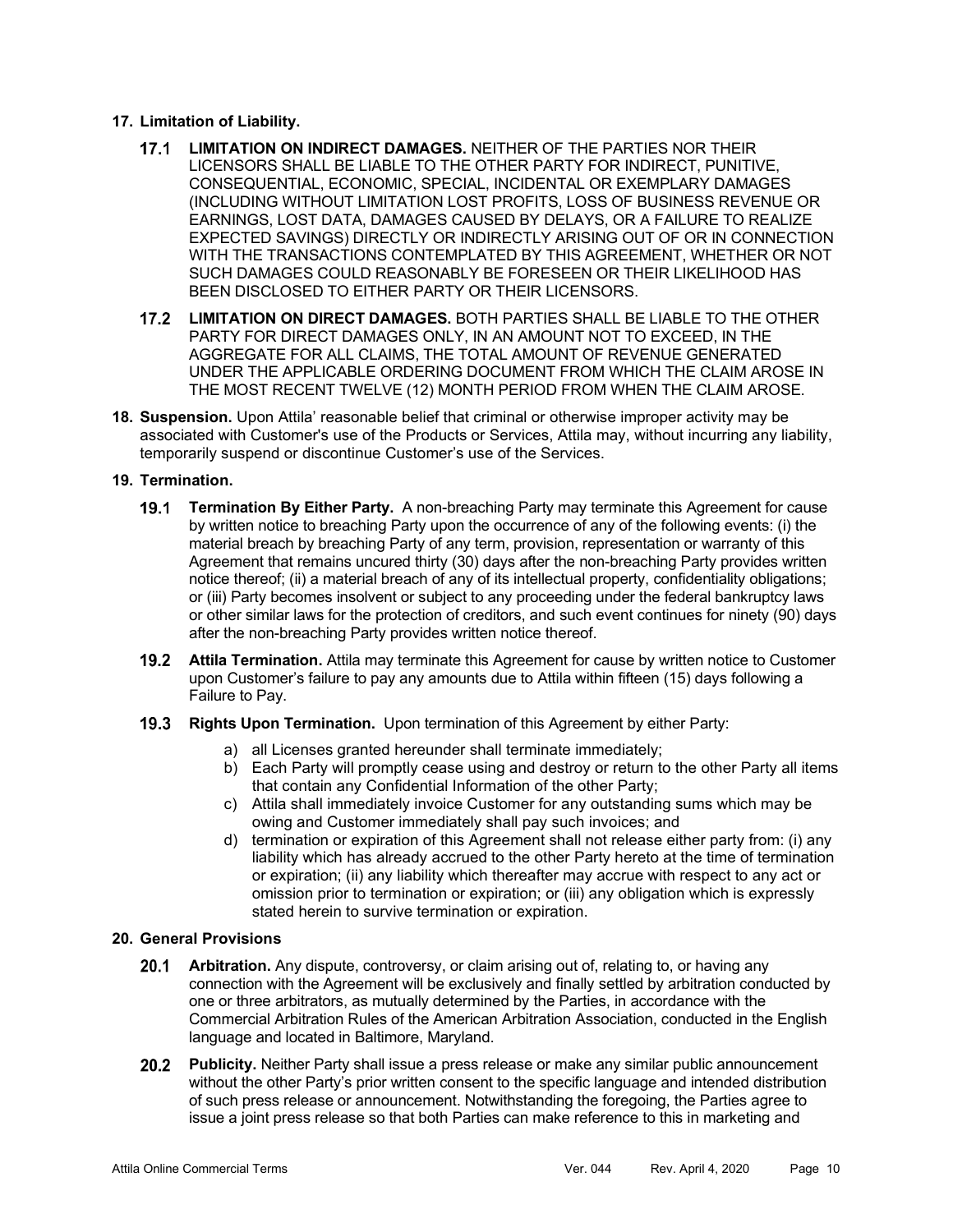promotional material. Attila may use Customer's name and logo in Attila's customer lists which may be posted on Attila's website.

- 20.3 Force Majeure. Neither Party shall be liable to the other Party or shall be subject to termination of the Agreement by the other Party for any delay, nonperformance, loss or damage (other than for failure to pay any amount when due) because of reasons beyond its reasonable control including, but not limited to, acts of God, natural casualties, acts of government, floods, fires, earthquakes, pandemic outbreaks, civil unrest, acts of terror, labor or material shortages, strikes, communication systems failures, internet service provider failures or delays, or denial of service attacks, war, riots, power failures, transportation conditions or other causes beyond the reasonable control of the respective Party or not anticipated by the respective Party in its business judgment (each a "Force Majeure Event"). Attila will attempt to fill Acknowledged Orders as promptly as practical, subject to delays caused by Force Majeure Events. The Party seeking relief from the Force Majeure Event will notify the other Party in a timely fashion if it is unable to perform due to a Force Majeure Event. The other Party agrees that the Party seeking relief shall not be responsible or liable in any way for any delay or non-performance due to a Force Majeure Event (other than for failure to pay any amount when due).
- 20.4 Assignment. This Agreement and the rights and obligations hereunder may not be assigned, delegated, sublicensed or transferred without the prior written consent of the other Party. Notwithstanding the foregoing, either Party shall be free to assign its rights and obligations hereunder (in whole or in part) to a successor or affiliate at any time or to a third party in connection with a sale by such Party of a part of its business to that third party provided that the assignee: (a) agrees to be bound by the terms and conditions of this Agreement and (b) is not a competitor of the other Party.
- 20.5 Subcontractors Permitted. Attila may engage subcontractors to perform all or any portion of its duties under this Agreement provided that any such subcontractor agrees in writing to be bound by confidentiality obligations at least as protective as the terms of this Agreement regarding confidentiality, and provided further that Attila remains responsible for the performance of such subcontractors.
- 20.6 Amendments. This Agreement may be updated from time-to-time by Attila by its posting changes thereto at https://attilasec.zendesk.com, provided that no such changes shall impact any pre-existing Ordering Documents. If Customer does not agree to the amended terms, Customer shall not provide Attila with any additional Ordering Documents. Except as set forth in this Section, no modification of these Terms and Conditions is authorized and no modification shall be binding on Attila, unless in writing and signed by an authorized officer or director of Attila.
- 20.7 Compliance with Laws. Each Party agrees to abide by all local, state, national, and international laws and regulations applicable to such Party's performance under this Agreement, including, without limitation, all intellectual property and privacy laws.
- 20.8 Non-Solicitation. No member of either Party's personnel shall during the Term of this Agreement and for one year thereafter, without the prior written consent of the other Party, solicit the employment of any employee, former employee (separated less than 6 months), or consultant or subcontractor of the other Party or hire any employee, former employee, or consultant or subcontractor of the other Party who has been involved in the negotiation, operation or performance under this Agreement or any amendment or extension thereof.
- 20.9 Attorneys' Fees. In the event that either Party breaches the terms of this Agreement and arbitration or suit is brought for any breach and/or enforcement thereof, then the arbitrator or court shall award the prevailing Party reasonable attorney's fees and related costs.
- 20.10 US Government Rights. The software underlying the Products and Services is commercial computer software, as such term is defined in 48 C.F.R. §2.101. Accordingly, if Customer is the US Government or any contractor therefor, Customer shall receive only those rights with respect to the Products and Services and Documentation as are granted to all other end users under license, in accordance with (a) 48 C.F.R. §227.7201 through 48 C.F.R. §227.7204, with respect to the Department of Defense and their contractors, or (b) 48 C.F.R. §12.212, with respect to all other US Government licensees and their contractors.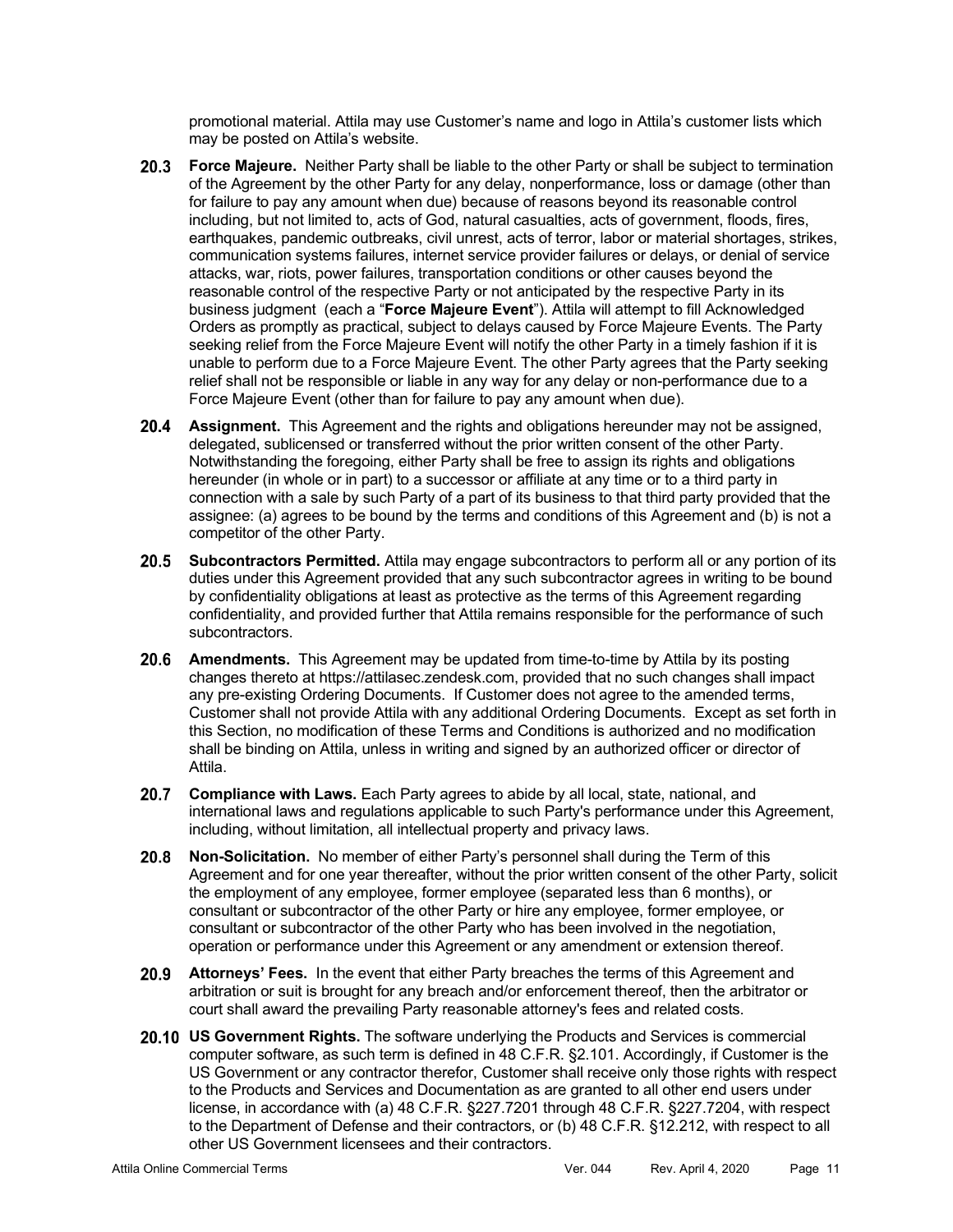20.11 Miscellaneous Provisions. A failure or delay of either Party to this Agreement to enforce any of the provisions of this Agreement shall in no way be construed to be a waiver of such provisions. In the event that any provision of this Agreement shall be held to be invalid, the remaining provisions of this Agreement shall be unimpaired and the invalid provisions shall be replaced by a mutually acceptable provision. The Parties agree that where the context of any provision indicates an intent that it shall survive the termination of this Agreement, then it shall so survive. This Agreement shall not create, or in any way be interpreted as a joint venture, partnership or formal business organization of any kind. Except as set forth in this Agreement, neither Party has the right to make commitments of any kind for the other Party. Under no circumstances shall any personnel of either Party be considered to be an employee or agent of the other Party. There are no intended third party beneficiaries of any provision of this Agreement. Damages may be an inadequate remedy in the event of a breach by either Party to this Agreement and that any such breach by either Party may cause the other Party great and irreparable injury and damage. Accordingly, both Parties agree that the Party claiming breach shall be entitled, without posting a bond or waiving any additional rights or remedies otherwise available to it at law or in equity or by statute, to injunctive and other equitable relief. This Agreement constitutes the entire understanding between the Parties concerning the subject matter hereof and supersedes all prior discussions, agreements and representations, whether oral or written and whether or not executed by the Parties. All notices required hereunder shall be in writing and transmitted to Attila at its address as first set forth in these Terms and Conditions, and to Customer's address as set forth in the applicable Ordering Document unless Customer provides Attila with a different address (except for Orders and Acknowledgements which shall be handled as provided in Section 10 (Process for Orders)). Notices shall be effective upon the date of confirmed delivery or at such time as delivery is refused by addressee upon presentation. The preamble hereto shall form an integral part of this Agreement. The headings in this Agreement are for convenience only and are in no way intended to describe, interpret, define, or limit the scope, extent, or intent of this Agreement or any of its provisions. All personal pronouns used in this Agreement, whether used in the masculine, feminine or neuter gender, shall include all other genders, the singular shall include the plural, and vice versa, as the context may require. This Agreement shall be governed by the laws of the State of Maryland without regard to its conflict of laws provisions.

-- EXHIBITS FOLLOW ON NEXT PAGE --